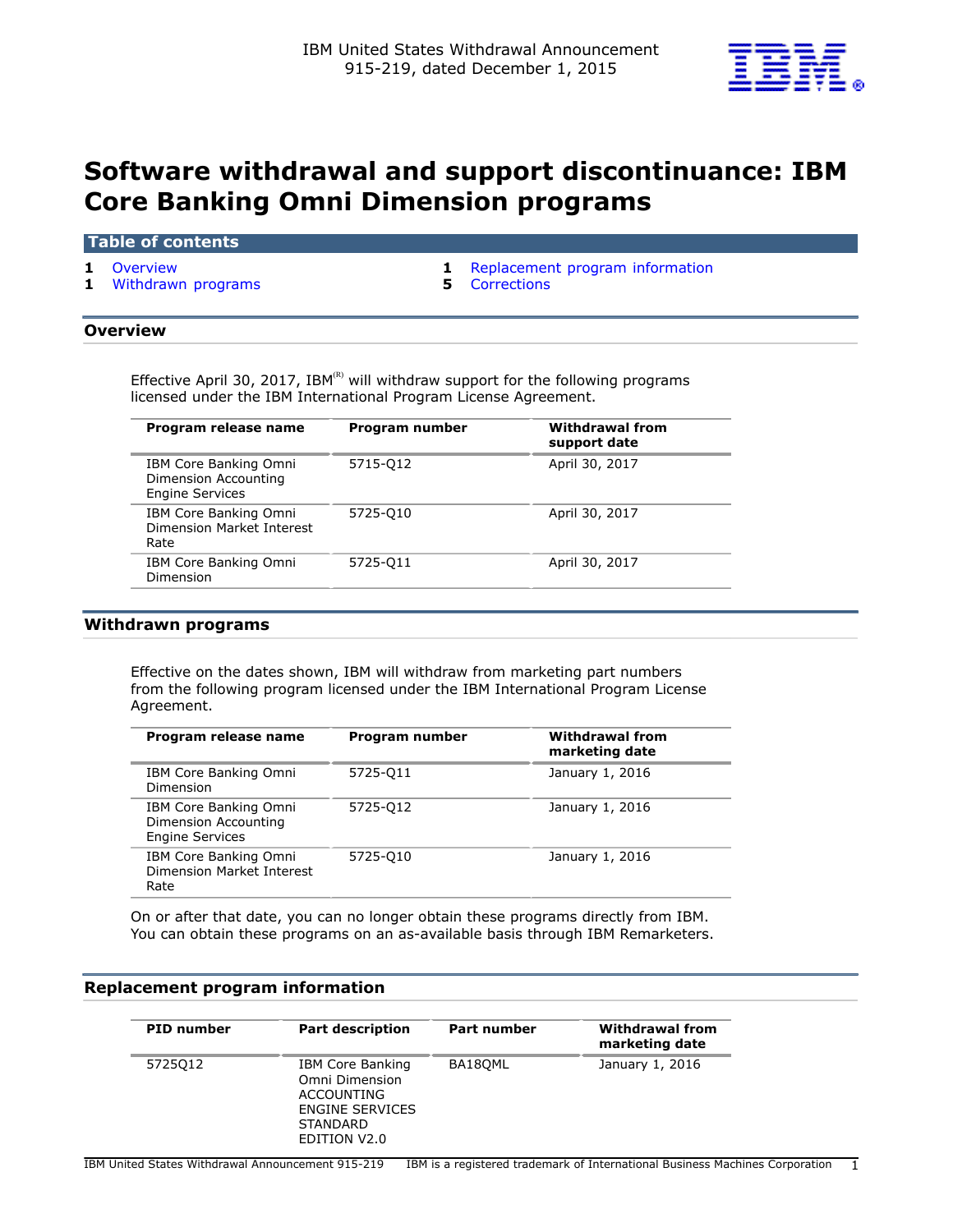| <b>PID number</b> | <b>Part description</b>                                                                                                                                  | Part number          | <b>Withdrawal from</b><br>marketing date |
|-------------------|----------------------------------------------------------------------------------------------------------------------------------------------------------|----------------------|------------------------------------------|
|                   | AIX <sup>(R)</sup> ML MEDIA<br>PACK                                                                                                                      |                      |                                          |
| 5725Q12           | <b>IBM Core Banking</b><br>Omni Dimension<br>ACCOUNTING<br><b>ENGINE SERVICES</b><br>ENTERPRISE<br>ED V2.0 AIX ML<br><b>MEDIA PACK</b>                   | BA18RML              | January 1, 2016                          |
| 5725Q12           | <b>IBM Core Banking</b><br>Omni Dimension<br>ACCOUNTING<br><b>ENGINE SERVICES</b><br><b>STANDARD ED</b><br>$CVD$ LIC + SW<br>S&S 12 MO                   | D157ULL              | January 1, 2016                          |
| 5725Q12           | <b>IBM Core Banking</b><br>Omni Dimension<br>ACCOUNTING<br><b>ENGINE SERVICES</b><br>STANDARD ED<br>CVU SW S&S<br>REINSTATE 12 MO                        | D <sub>157</sub> VLL | January 1, 2016                          |
| 5725Q12           | <b>IBM Core Banking</b><br>Omni Dimension<br><b>ACCOUNTING</b><br><b>ENGINE SERVICES</b><br>ENTERPRISE ED<br>CVU LIC + SW<br><b>S&amp;S 12 MO</b>        | D157WLL              | January 1, 2016                          |
| 5725Q12           | <b>IBM Core Banking</b><br>Omni Dimension<br>ACCOUNTING<br><b>ENGINE SERVICES</b><br>ENTERPRISE ED<br>CVU SW S&S<br>REINSTATE 12 MO                      | D157XLL              | January 1, 2016                          |
| 5725Q12           | <b>IBM Core Banking</b><br>Omni Dimension<br>ACCOUNTING<br><b>ENGINE SERVICES</b><br>ENTERPRISE ED<br><b>CVU MONTHLY</b><br>LICENSE                      | D17ZELL              | January 1, 2016                          |
| 5725Q12           | <b>IBM Core Banking</b><br>Omni Dimension<br><b>ACCOUNTING</b><br><b>ENGINE SERVICES</b><br>STANDARD ED<br><b>CVU MONTHLY</b><br><b>LICENSE</b>          | D17ZFLL              | January 1, 2016                          |
| 5725Q12           | <b>IBM Core Banking</b><br>Omni Dimension<br><b>ACCOUNTING</b><br><b>ENGINE SERVICES</b><br>STANDARD ED<br><b>CVU ANNUAL SW</b><br><b>S&amp;S RNWL</b>   | <b>EOJNFLL</b>       | January 1, 2016                          |
| 5725012           | <b>IBM Core Banking</b><br>Omni Dimension<br><b>ACCOUNTING</b><br><b>ENGINE SERVICES</b><br>ENTERPRISE ED<br><b>CVU ANNUAL SW</b><br><b>S&amp;S RNWL</b> | <b>E0JNGLL</b>       | January 1, 2016                          |
| 5725Q10           | <b>IBM Core Banking</b><br>Omni Dimension<br>MARKET                                                                                                      | BA18NML              | January 1, 2016                          |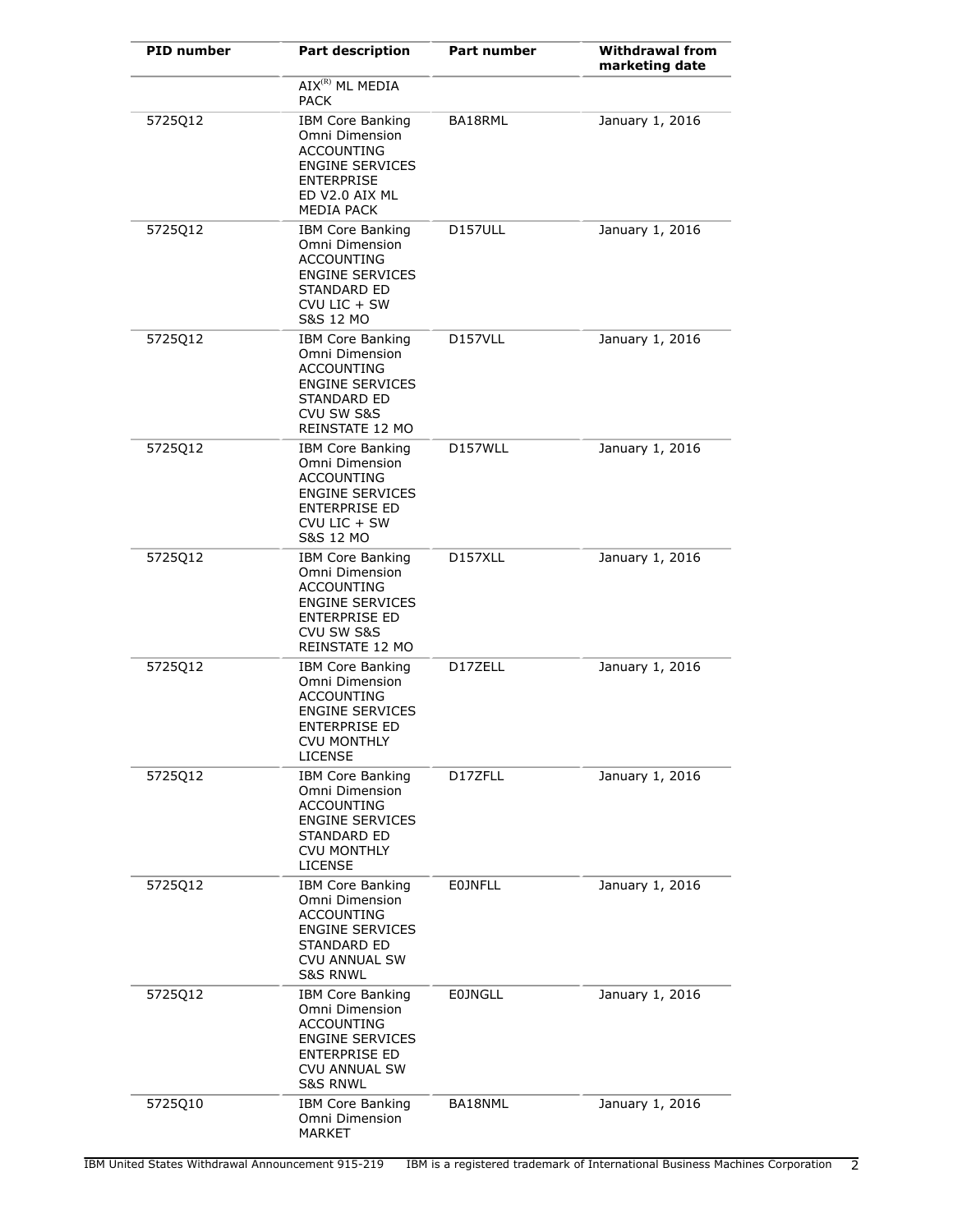| <b>PID number</b> | <b>Part description</b>                                                                                                                               | Part number    | <b>Withdrawal from</b><br>marketing date |
|-------------------|-------------------------------------------------------------------------------------------------------------------------------------------------------|----------------|------------------------------------------|
|                   | <b>INTEREST RATE</b><br>STANDARD<br>EDITION V2.0 AIX<br>ML MEDIA PACK                                                                                 |                |                                          |
| 5725Q10           | <b>IBM Core Banking</b><br>Omni Dimension<br><b>MARKET</b><br><b>INTEREST RATE</b><br><b>ENTERPRISE</b><br>EDITION V2.0 AIX<br>ML MEDIA PACK          | BA18PML        | January 1, 2016                          |
| 5725Q10           | <b>IBM Core Banking</b><br>Omni Dimension<br>MARKET<br><b>INTEREST RATE</b><br>STANDARD<br>EDITION CVU LIC<br>+ SW S&S 12 MO                          | D157QLL        | January 1, 2016                          |
| 5725Q10           | <b>IBM Core Banking</b><br>Omni Dimension<br><b>MARKET</b><br><b>INTEREST RATE</b><br>STANDARD<br>EDITION CVU SW<br><b>S&amp;S REINSTATE</b><br>12 MO | D157RLL        | January 1, 2016                          |
| 5725Q10           | <b>IBM Core Banking</b><br>Omni Dimension<br>MARKET<br><b>INTEREST RATE</b><br><b>ENTERPRISE ED</b><br>$CVD$ LIC + SW<br><b>S&amp;S 12 MO</b>         | <b>D157SLL</b> | January 1, 2016                          |
| 5725Q10           | <b>IBM Core Banking</b><br>Omni Dimension<br><b>MARKET</b><br><b>INTEREST RATE</b><br><b>ENTERPRISE ED</b><br>CVU SW S&S<br>REINSTATE 12 MO           | D157TLL        | January 1, 2016                          |
| 5725Q10           | <b>IBM Core Banking</b><br>Omni Dimension<br>MARKEI<br><b>INTEREST RATE</b><br><b>ENTERPRISE ED</b><br><b>CVU MONTHLY</b><br><b>LICENSE</b>           | D17ZGLL        | January 1, 2016                          |
| 5725Q10           | <b>IBM Core Banking</b><br>Omni Dimension<br><b>MARKET</b><br><b>INTEREST RATE</b><br>STANDARD ED<br><b>CVU MONTHLY</b><br><b>LICENSE</b>             | D17ZHLL        | January 1, 2016                          |
| 5725Q10           | <b>IBM Core Banking</b><br>Omni Dimension<br><b>MARKET</b><br><b>INTEREST RATE</b><br>STANDARD<br>EDITION CVU<br>ANNUAL SW S&S<br><b>RNWL</b>         | <b>E0JNDLL</b> | January 1, 2016                          |
| 5725Q10           | <b>IBM Core Banking</b><br>Omni Dimension<br><b>MARKET</b><br><b>INTEREST RATE</b><br><b>ENTERPRISE ED</b>                                            | <b>EOJNELL</b> | January 1, 2016                          |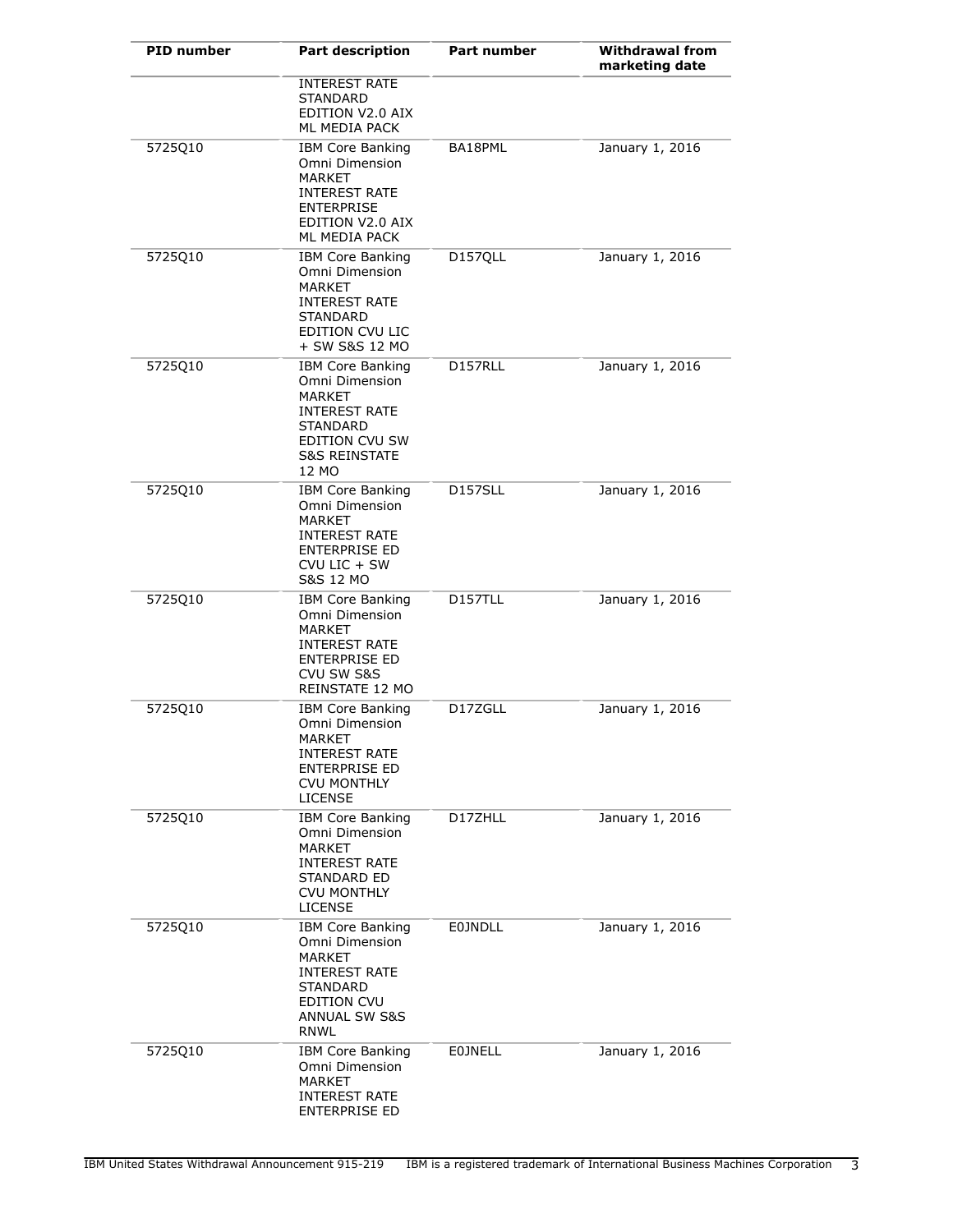| <b>PID number</b> | <b>Part description</b>                                                                                                       | Part number    | <b>Withdrawal from</b><br>marketing date |
|-------------------|-------------------------------------------------------------------------------------------------------------------------------|----------------|------------------------------------------|
|                   | <b>CVU ANNUAL SW</b><br><b>S&amp;S RNWL</b>                                                                                   |                |                                          |
| 5725Q11           | <b>IBM Core Banking</b><br>Omni Dimension<br><b>STANDARD</b><br>EDITION V2.0 AIX<br>ML MEDIA PACK                             | BA18LML        | January 1, 2016                          |
| 5725Q11           | <b>IBM Core Banking</b><br>Omni Dimension<br><b>ENTERPRISE</b><br>EDITION V2.0 AIX<br>ML MEDIA PACK                           | BA18MML        | January 1, 2016                          |
| 5725Q11           | <b>IBM Core Banking</b><br>Omni Dimension<br><b>STANDARD</b><br>EDITION CVU LIC<br>+ SW S&S 12 MO                             | D1581LL        | January 1, 2016                          |
| 5725Q11           | <b>IBM Core Banking</b><br>Omni Dimension<br><b>STANDARD</b><br>EDITION CVU SW<br><b>S&amp;S REINSTATE</b><br>12 MO           | D1582LL        | January 1, 2016                          |
| 5725Q11           | <b>IBM Core Banking</b><br>Omni Dimension<br><b>ENTERPRISE</b><br>EDITION CVU LIC<br>+ SW S&S 12 MO                           | D1583LL        | January 1, 2016                          |
| 5725Q11           | <b>IBM Core Banking</b><br>Omni Dimension<br><b>ENTERPRISE</b><br>EDITION CVU SW<br><b>S&amp;S REINSTATE</b><br>12 MO         | D1584LL        | January 1, 2016                          |
| 5725Q11           | <b>IBM Core Banking</b><br>Omni Dimension<br><b>ENTERPRISE</b><br>EDITION CVU<br><b>MONTHLY</b><br><b>LICENSE</b>             | D17ZILL        | January 1, 2016                          |
| 5725Q11           | <b>IBM Core Banking</b><br>Omni Dimension<br><b>STANDARD</b><br>EDITION CVU<br><b>MONTHLY</b><br><b>LICENSE</b>               | D17ZJLL        | January 1, 2016                          |
| 5725Q11           | <b>IBM Core Banking</b><br>Omni Dimension<br><b>STANDARD</b><br><b>EDITION CVU</b><br><b>ANNUAL SW S&amp;S</b><br><b>RNWL</b> | <b>EOJNILL</b> | January 1, 2016                          |
| 5725Q11           | <b>IBM Core Banking</b><br>Omni Dimension<br><b>ENTERPRISE</b><br>EDITION CVU<br><b>ANNUAL SW S&amp;S</b><br>RNWL             | <b>EOJNJLL</b> | January 1, 2016                          |

## **Technical support**

Refer to the Software Support website for product support information.

<http://www.ibm.com/software/support/>